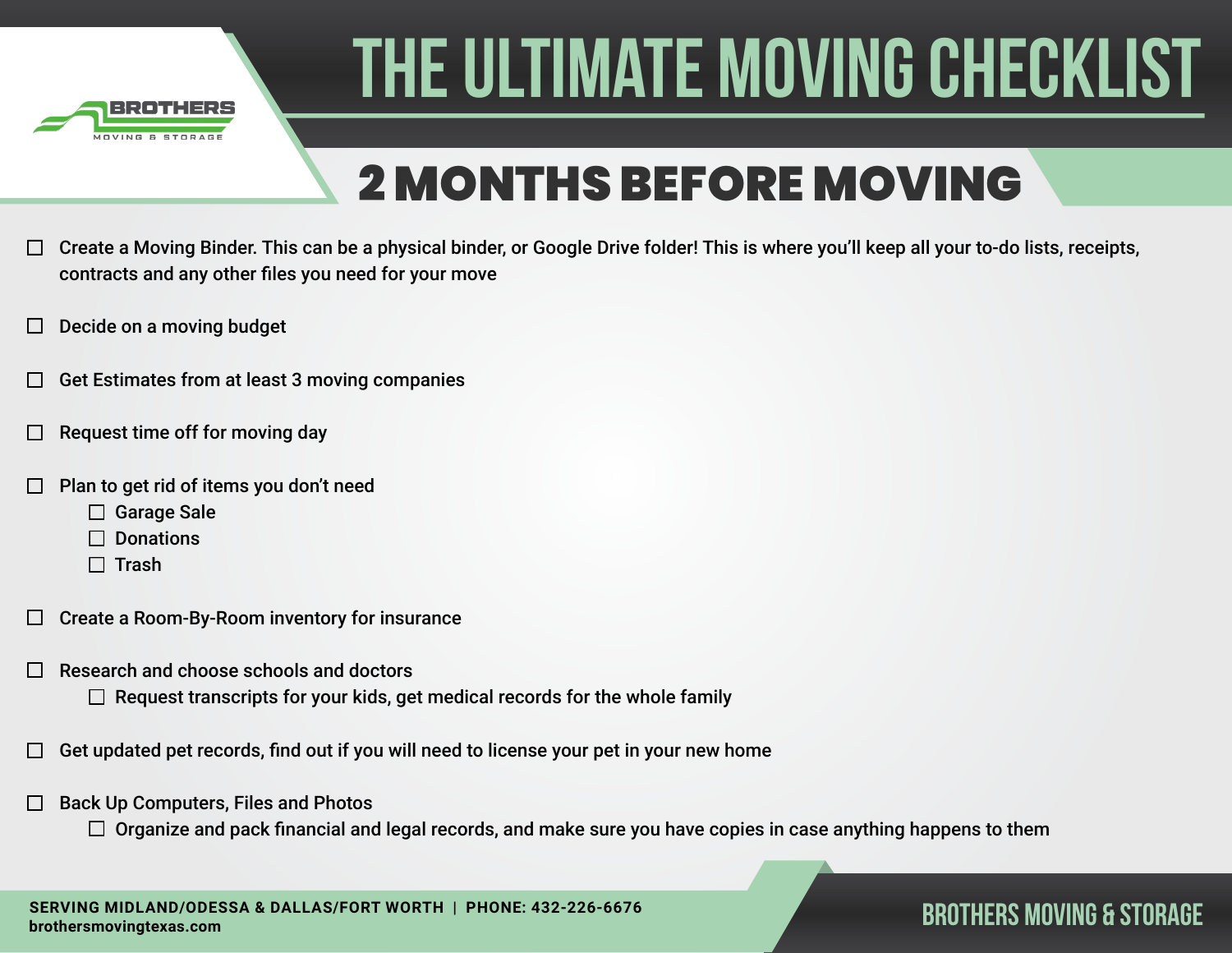

## 6 WEEKS BEFORE MOVING

- Choose your moving company  $\Box$ 
	- $\Box$  Read all contracts before you sign them
	- $\Box$  Confirm your moving company's DOT number
- $\Box$  Tell important parties about your move
	- $\Box$  Request a change of address from the post office
	- $\Box$  Notify your children's current schools, your doctor and other service providers
	- $\Box$  Talk to your insurance company, and find out if you need to switch or change your policy
	- $\Box$  Notify utility companies, tv and internet providers that you will need to stop or change service.
	- $\Box$  Notify subscription services about your change of address
- $\Box$  Measure doorways, stairways, and elevators to make sure all your furniture will fit.
- $\Box$  Order packing supplies, or begin collecting free boxes from friends and local businesses
- $\Box$  Ask if there are requirements for moving from your landlord  $\Box$  Give them your new address for your safety deposit check
- Address any important home repairs
- $\Box$  Have vehicles serviced if you're moving long-distance
- $\Box$  Label your moving boxes, marking those for fragile items and numbering all the boxes
- $\Box$  Pack a little bit each day to make packing easier  $\square$  Start with items you rarely use, such as seasonal decorations!
- Research your new community  $\Box$
- Spend time with family and friends, especially if you are moving far away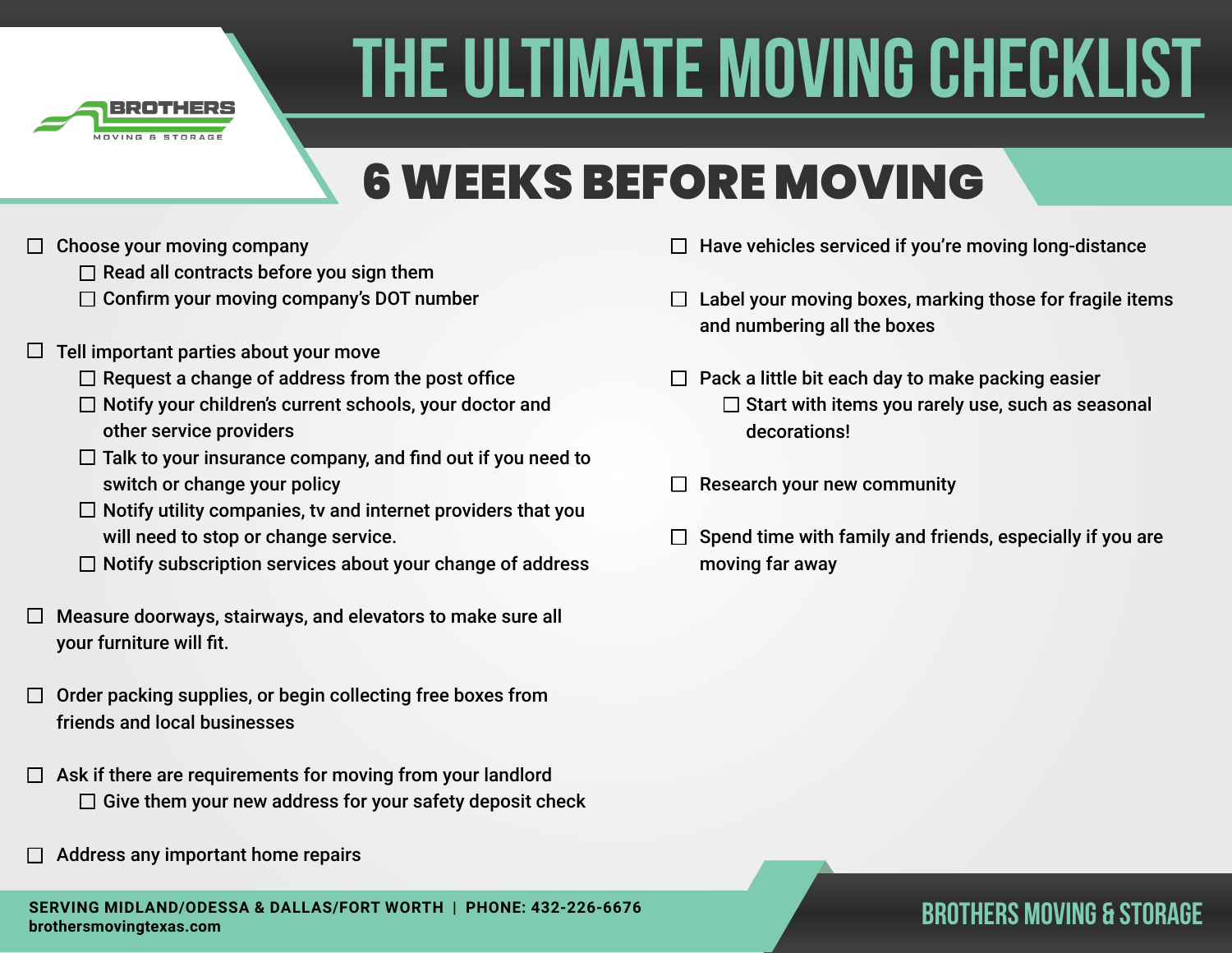

### ONE MONTH BEFORE MOVING

- Reserve your moving date with your chosen moving company
- Make travel arrangements if flying or staying in a hotel before your move
- Pack important documents such as birth certificates and passports to keep with you during the move, so they are easy to get to if you need them!
- Plan out where furniture will be in your new home. П.  $\Box$  Measure furniture and room dimensions if possible, to create a layout
- Fill any prescriptions you need and make sure you'll have enough to last until you have a new doctor/pharmacy
- Transfer your bank and credit card accounts to your new address
- Set up tv and internet accounts for your new home □  $\Box$  Schedule any required installations and a start date
- Confirm parking options for your moving truck you may need a permit for moving day. П
- Purchase moving insurance: this will protect your belongings en route!
- Start the process of enrolling your kids in their chosen school
- Make a moving day playlist!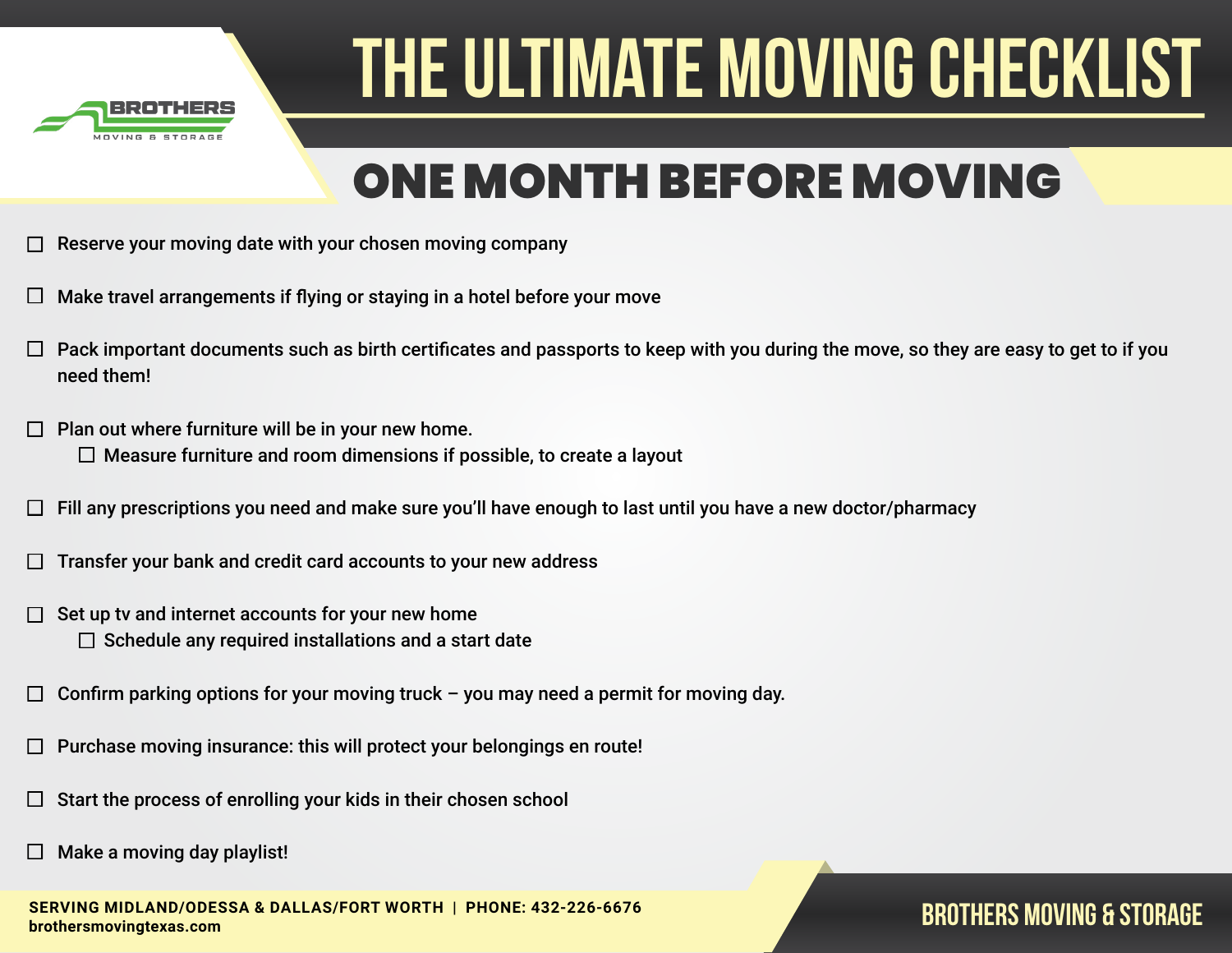

### 2 WEEKS BEFORE MOVING

- Confirm your move in day with your real estate agent  $\Box$
- Confirm moving day plans with your moving company
- Begin packing in earnest  $\Box$ 
	- $\Box$  Create a list of the items in each box, and keep it in your moving binder
- Return library books and anything you've borrowed from friends
- Collect anything you've loaned to friends, things in storage and  $\Box$ anything you have in safety deposit boxes
- Discontinue regular services like newspaper delivery, trash  $\Box$ pick-up and lawn service.
- Schedule servicing for any appliances that are moving with you П
- Make a moving plan for large items, such as your swing set, П trampoline and satellite TV antenna
	- $\Box$  If you have house plants, decide how they will be shipped
- Make a "Moving Day Bag"
	- $\Box$  Include snacks for the drive, clothes, medications, toiletries and any electronics you will need. These will go with you, not on the truck!
- $\Box$  Confirm the end date for utilities, phone and tv services at your current residence.
- $\Box$  Confirm the start date for services in your new home!
- Cancel or transfer your gym membership  $\Box$ 
	- Start using up food in your pantry and freezer.  $\Box$  Don't buy much at the store right now; you don't want to have to throw out food on moving day, or pay extra to move nonperishable foods.
- $\Box$  Arrange for child and pet care during your move to keep them safe and happy
- Have your mail forwarded
- Clean outdoor furniture and bring it inside, so it is clean for the move.
- Have a moving party! Celebrate with friends about this new chapter in your life!
- $\Box$ **Important:** DISPOSE of flammable items, bleach, cleaning fluids and aerosol cans. DO NOT pack these.
- $\Box$ **For Social Security Beneficiaries:** change your address for benefits within 10 days of moving by notifying the SSA, the department of Veterans Affairs and the IRS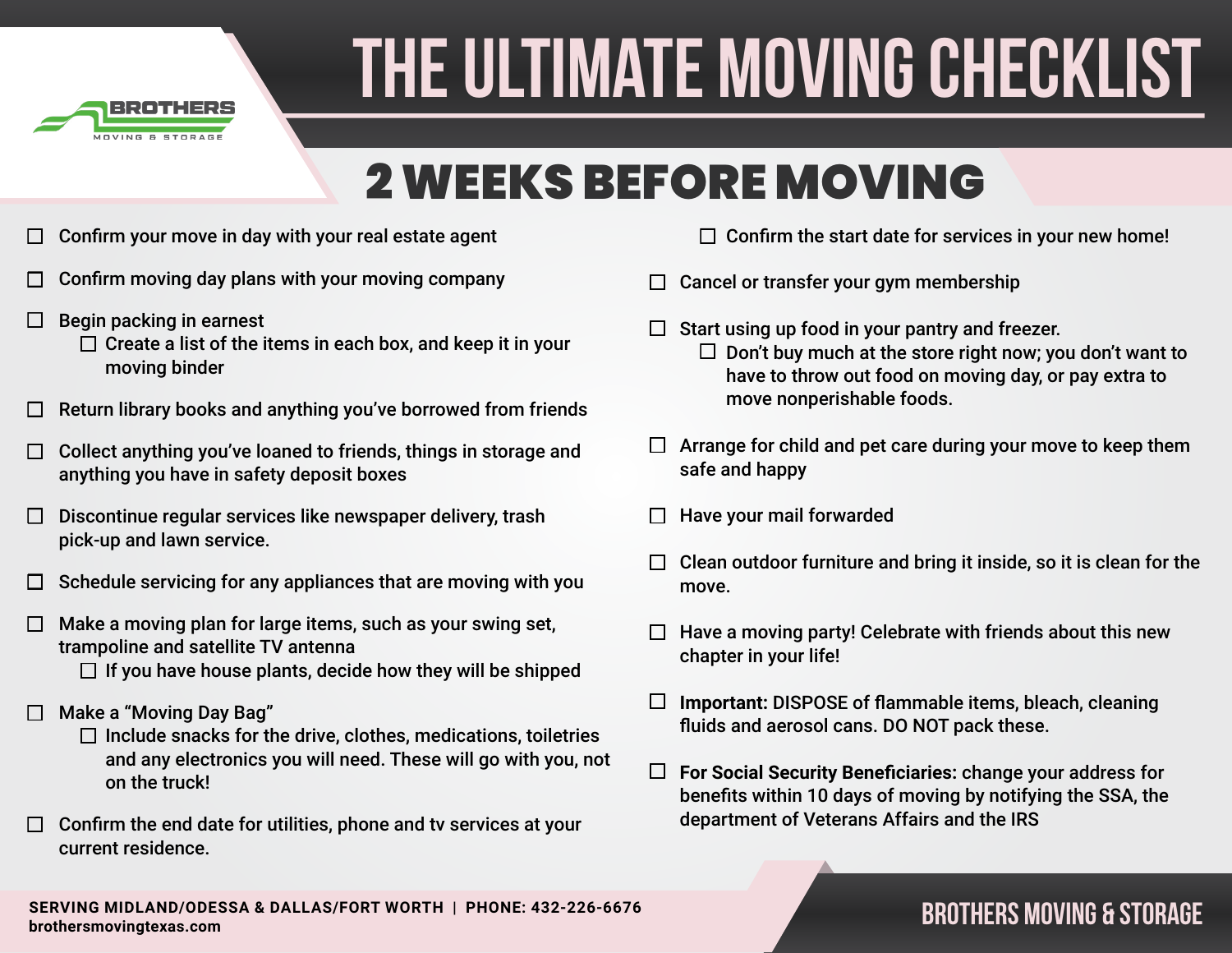

## THE WEEK OF YOUR MOVE

- Use up all your frozen foods, or gift them to family and friends
	- $\Box$  Clean out your refrigerator. If moving the fridge, defrost and dry before moving day
	- $\Box$  Donate nonperishable foods that you can't take with you.
- Take out cash for tipping your moving crew
- Finish packing everything but the essentials to get you to moving day
- Confirm your travel plans  $\Box$
- Say goodbye to neighbors
- Begin cleaning empty rooms
	- $\Box$  Double check shelves and closets for any items you've missed
- Collect keys and garage door openers to give to your real estate □ agent for the new owners
- Check the weather for your moving day, and be prepared for rain  $\Box$ or snow
- Take photos of your home for insurance purposes, just in case!  $\mathbf{L}$
- $\Box$  Make sure your credit card company knows you are moving. Purchases in a new location can cause your card to be flagged or declined!
- $\Box$  Pack a suitcase to live out of for the last couple days before the move (and until you've unpacked the rest of your clothes in your new home)
- $\Box$  Schedule a final walkthrough of your home with the real estate agent
- Dispose of any debris you are leaving behind
- $\Box$  Pack outdoor items. Be sure to drain gasoline from any outdoor equipment!
- Make a "worst case scenario" plan in case your movers run late
- Pack supplies that you'll need immediately in a separate box to be unloaded first at your new home.
- $\Box$  Drain your outdoor hose, as well as the hoses for your washing machine and ice maker, if taking appliances with you.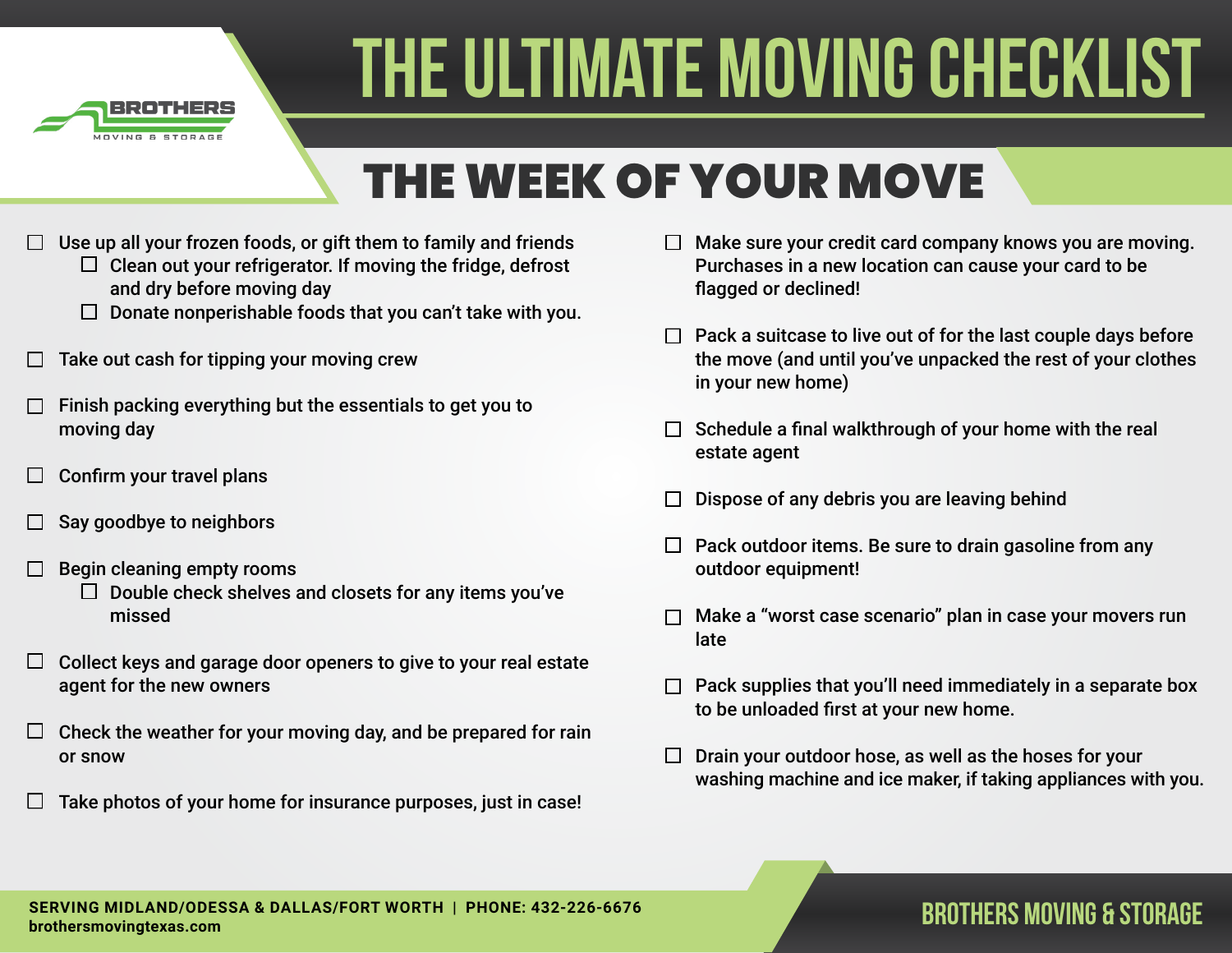

### MOVING DAY

- Check all your boxes, make sure they are properly closed and labeled
- Double-check your home to make sure you didn't miss anything!
- $\Box$ Plan to be home when your movers arrive
	- $\Box$  Check the USDOT number on the side of your moving truck. It must match the number on the contract you signed! This will help you avoid moving scams.
- Protect your floors and carpets
- Sign the movers' inventory list and get a copy to ensure that nothing is lost en route.  $\Box$
- Turn off lights, lock all windows and doors as you leave. If you are renting, drop off your keys with your building manager!
- Make sure you have your "moving day bag" with enough supplies to hold you over until the unpacking is complete
- Get to your new home early and check that utilities are connected ⊔
- Make a safe path for movers to navigate
- Remember to tip your movers!
- Thank your real estate agent
- Make your bed, unpack the necessities and take a nap! You did it!!